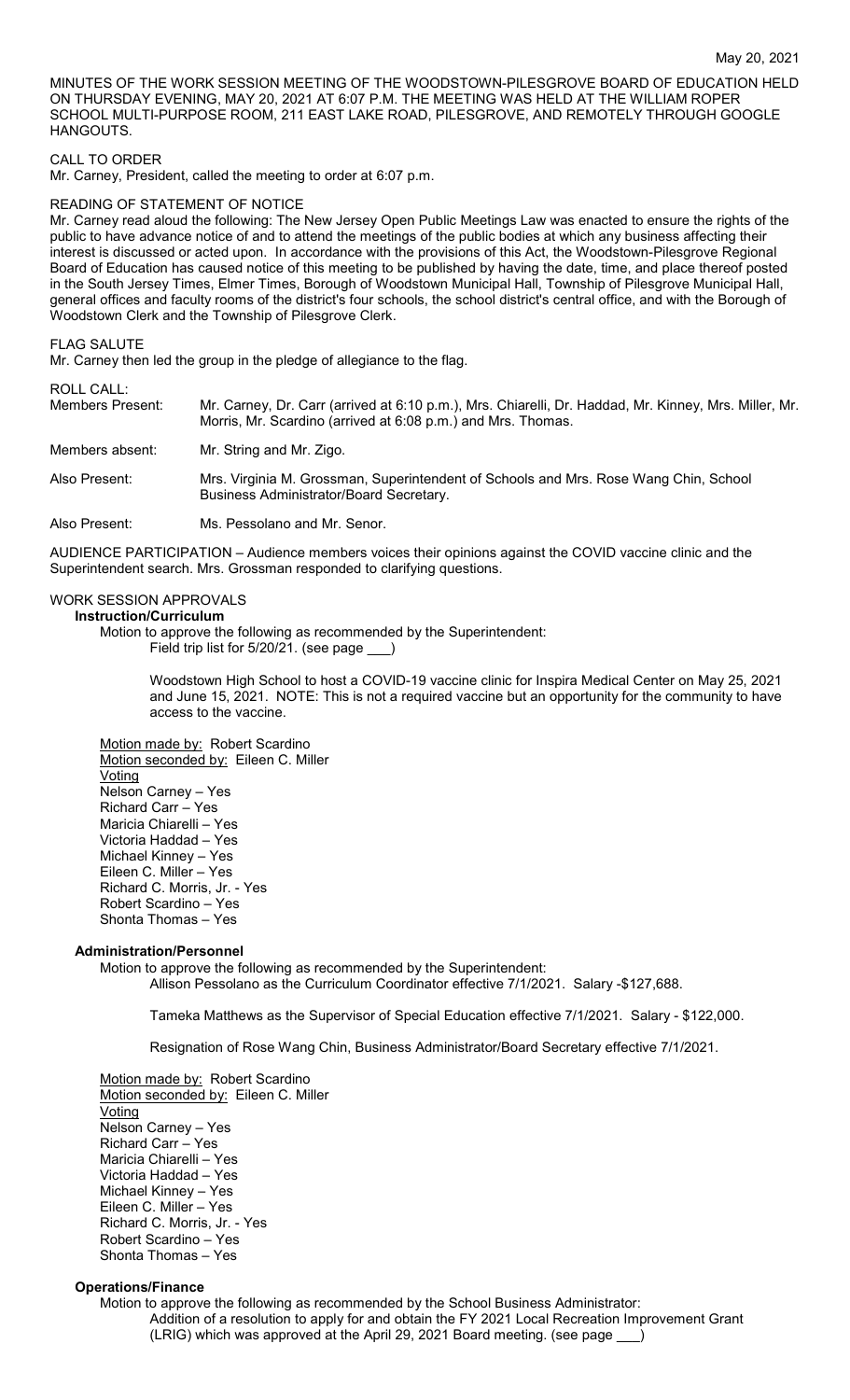Motion made by: Shonta Thomas Motion seconded by: Robert Scardino **Voting** Nelson Carney – Yes Richard Carr – Yes Maricia Chiarelli – Yes Victoria Haddad – Yes Michael Kinney – Yes Eileen C. Miller – Yes Richard C. Morris, Jr. - Yes Robert Scardino – Yes

#### SUPERINTENDENT'S REPORT

Shonta Thomas – Yes

Mrs. Grossman informed the Board that both Curriculum and Special Ed hires have Superintendent Certifications.

Mrs. Grossman previewed the Superintendent Evaluation process, upcoming BOE discussion/review, and the implication of completion on QSAC points.

## INSTRUCTION/CURRICULUM

The Board reviewed the listed items. Any questions were clarified.

### ADMINISTRATION/PERSONNEL

The Board reviewed the listed items. Any questions were clarified.

## OPERATIONS/FINANCE

Mrs. Grossman touched on the ESSER II grant and will share a summary of grant usage with the Board.

The Board reviewed the listed items. Any questions were clarified.

#### **POLICY**

Mrs. Grossman discussed the drone initiative for law enforcement in an emergency.

REPORTS – Mrs. Chin gave the Board a progress update of the Mary Shoemaker Fire Alarm project.

#### RECESS INTO EXECUTIVE SESSION I

The Open Public Meetings Act allows the Board to enter into executive session for confidential matters (N.J.S.A. 10:4- 12b). Matters discussed in executive session will remain confidential until such time as the need for confidentiality no longer exists.

Motion that the Board of Education enter into executive session, by resolution, to discuss personnel/legal matters. It is expected that the executive session will last approximately 30 minutes. The Board will reconvene in open public session immediately following. Formal action may or may not be taken as a result of the executive session. 7:08 p.m.)

Motion made by: Eileen C. Miller Motion seconded by: Richard C. Morris, Jr. **Voting** Nelson Carney – Yes Richard Carr – Yes Maricia Chiarelli – Yes Victoria Haddad – Yes Michael Kinney – Yes Eileen C. Miller – Yes Richard C. Morris, Jr. - Yes Robert Scardino – Yes Shonta Thomas – Yes

# RESUMPTION OF PUBLIC PORTION OF THE MEETING

Motion to resume the public portion of the meeting at 8:41 p.m.

Motion made by: Robert Scardino Motion seconded by: Eileen C. Miller Voting Nelson Carney – Yes Richard Carr – Yes Maricia Chiarelli – Yes Victoria Haddad – Yes Michael Kinney – Yes Eileen C. Miller – Yes Richard C. Morris, Jr. - Yes Robert Scardino – Yes Shonta Thomas – Yes

GOOD OF THE ORDER – None

## ADJOURNMENT

Motion to adjourn the meeting at 8:42 p.m.

Motion made by: Robert Scardino Motion seconded by: Eileen C. Miller Voting Nelson Carney – Yes